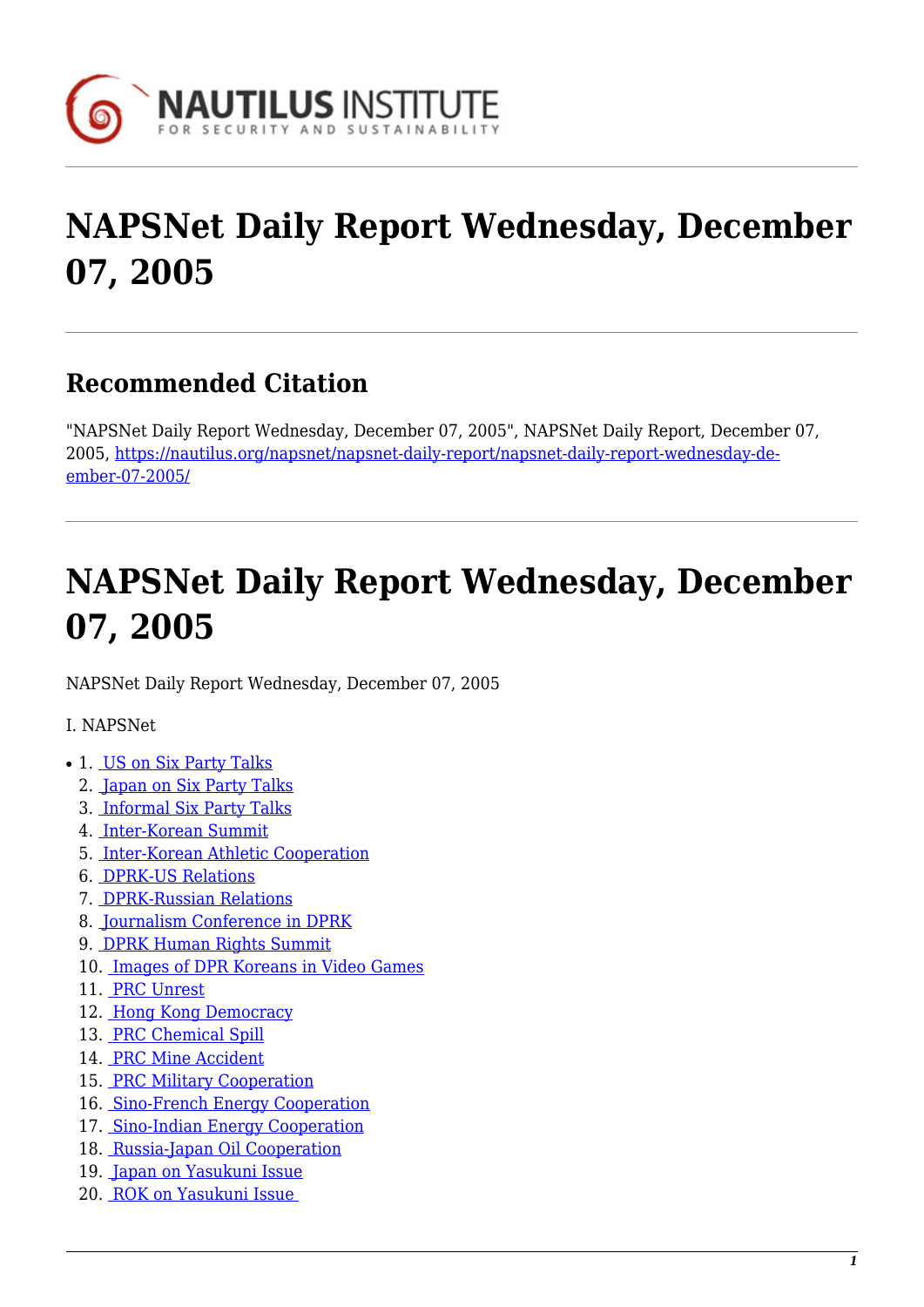# **I. NAPSNet**

# <span id="page-1-0"></span>**1. US on Six Party Talks**

Associated Press ("U.S. REBUKES N. KOREA'S BOYCOTT THREATS ", 2005-12-06) reported that the US delivered a stern public rebuke to the DPRK on Wednesday, ruling out any negotiations over financial sanctions imposed on the communist state. Washington "is not going to negotiate over economic sanctions that have been imposed in accordance with U.S. law.," US Ambassador to the ROK Alexander Vershbow said in a speech. "It's up to North Korea to end the behavior that led to those sanctions."

<span id="page-1-1"></span>[\(return to top\)](#page-0-0) 

### **2. Japan on Six Party Talks**

China Daily ("JAPAN CALLS NORTH KOREAN BOYCOTT THREAT 'NOT CONSTRUCTIVE' ", 2005- 12-07) reported that according to a Japanese official, the DPRK's threat to boycott six party unless US sanctions are lifted is "not constructive." Chief Cabinet Secretary Shinzo Abe said the DPRK's complaints about US financial sanctions on the country have nothing to do with the broader nuclear talks and should not be used to obstruct them. "The North Korean position is bringing up a problem that is outside the framework of the six-party talks and is not constructive," Abe told reporters.

#### <span id="page-1-2"></span>[\(return to top\)](#page-0-0)

# **3. Informal Six Party Talks**

Reuters ("MEETING ON NUCLEAR TALKS POSSIBLE IN DECEMBER", 2005-12-07) reported that according to Kyodo News Agency, the US has proposed that informal talks by chief delegates to multilateral discussions on dismantling DPRK's nuclear arms programs be held on December 19 in Cheju, ROK. Seiji Maehara, head of Japan's opposition Democratic Party, was quoted by Kyodo as saying that Jim Foster, head of the US State Department's Office of Korean Affairs, had told him of the proposal during a meeting in Washington. Japanese Foreign Ministry spokesman Akira Chiba said, however, that no formal proposal had been made.

#### <span id="page-1-3"></span>[\(return to top\)](#page-0-0)

### **4. Inter-Korean Summit**

<span id="page-1-4"></span>Korea.net ("PRESIDENTIAL BODY CALLS FOR REGULAR INTER-KOREAN SUMMITS ", 2005-12-06) reported that The Advisory Council on Democratic and Peaceful Unification called for holding a second inter-Korean summit, saying regular meetings of this kind will help resolve the nuclear standoff and lead to peaceful unification. The presidential council said inter-Korean relations have improved significantly since the first-ever summit was held in 2000. "To further solidify the improved South-North relations based on these achievements, we must work to establish regular summits between the two sides," the group of some 17,000 advisors at home and abroad said.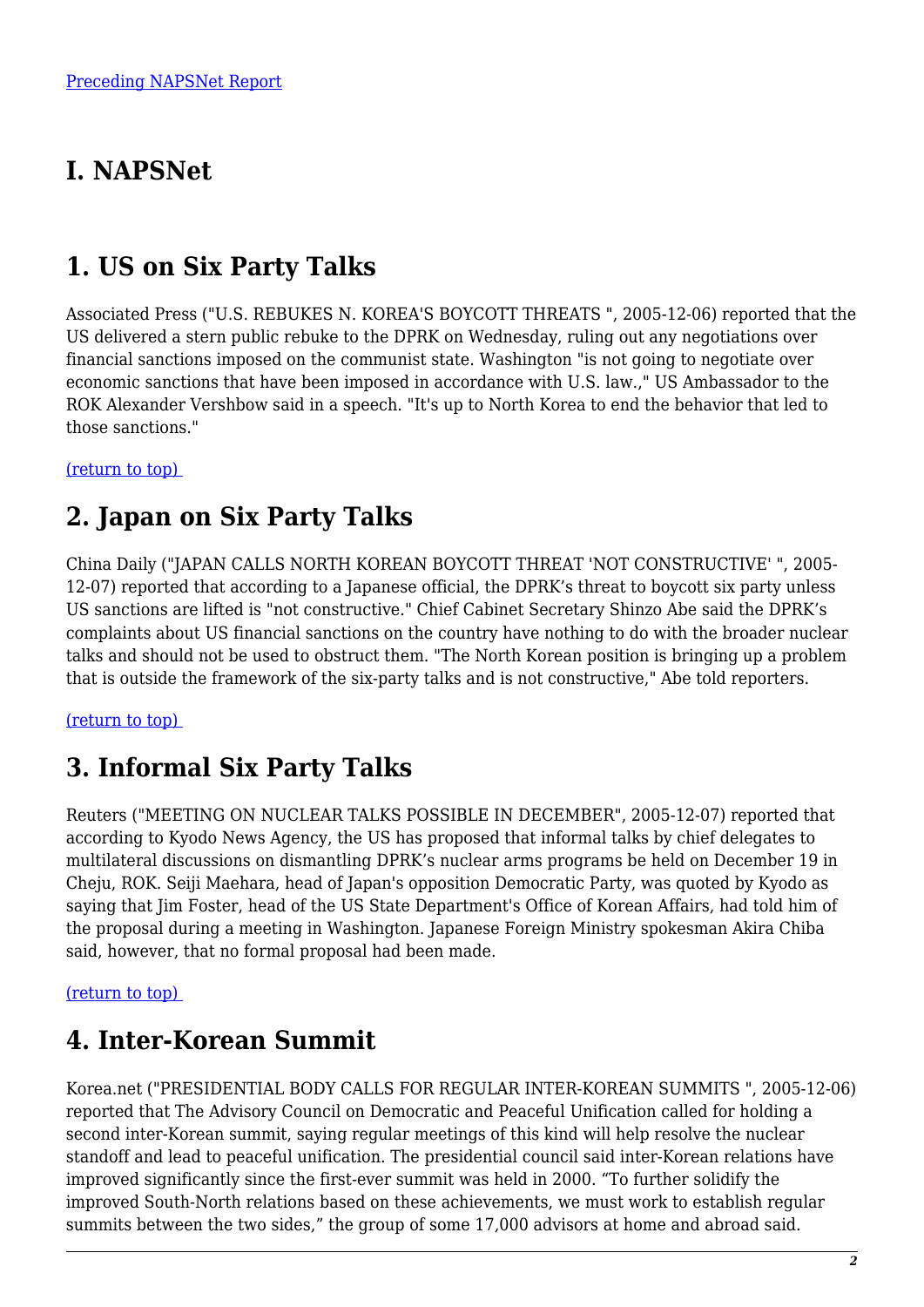### **5. Inter-Korean Athletic Cooperation**

Reuters ("SOUTH, NORTH KOREA FAIL TO AGREE ON TEAM MAKE-UP", 2005-12-07) reported that sports officials of the ROK and the DPRK meeting on Wednesday in Kaesong, failed to agree on the make-up of a joint team for the 2008 Olympics in Beijing and the 2006 Asian Games in Doha. Sports officials in the ROK have said agreeing on whether to seek a fair balance of athletes from the two sides or form the strongest team possible will be a challenge. "The South and the North shared the view on taking part as a single team and discussed a range of issues," a ROK Olympic Committee official said. "They agreed to continue discussions at a future date," he said. No date has been set for the follow-up talks.

<span id="page-2-0"></span>[\(return to top\)](#page-0-0) 

### **6. DPRK-US Relations**

The Korea Times ("US ENVOY EMBARRASSES S. KOREAN GOVERNMENT", 2005-12-07) reported that according to a US diplomat, the "criminal regime" engaged in drug trafficking and money counterfeiting. Alexander Vershbow, US ambassador to the ROK, issued the scathing rebuttal during a meeting with senior domestic journalists of the Kwanhun Club in Seoul. ``This is a criminal regime and you can't somehow remove sanctions as a political gesture when this regime is engaging in dangerous activities such as weapons exports to rogue states," Vershbow said. Meanwhile, Top ROK officials expressed disappointment with the ambassador's comments, saying the US should avoid provoking the DPRK while talks over its nuclear weapons programs remain delicately poised.

<span id="page-2-1"></span>[\(return to top\)](#page-0-0) 

### **7. DPRK-Russian Relations**

RIA Novosti ("ST. PETERSBURG GOVERNOR IN PYONGYANG TO DISCUSS COOPERATION ", 2005-12-05) reported that St. Petersburg Governor Valentina Matviyenko has arrived in Pyongyangfor a two-day visit, a local agency reported Monday. An informed source said that a group of St. Petersburg business managers had arrived together with Matviyenko. The delegation met with their DPRK colleagues and held a seminar on the development of relations between St. Petersburg and the DPRK.

#### <span id="page-2-2"></span>[\(return to top\)](#page-0-0)

# **8. Journalism Conference in DPRK**

<span id="page-2-3"></span>International Journalist's Network ("NORTH KOREA TO HOST INTERNATIONAL JOURNALISM CONFERENCE ", 2005-12-06) reported that according to the Korea Times, there are plans for the DPRK to host a historic, international gathering of journalists in late 2006 or early 2007. The theme of the special conference would be "Peace and Reconciliation of the Korean Peninsula." The executive committee of the International Federation of Journalists (IFJ), meeting in Australia on December 2 and 3, agreed to organize the conference at the Mt. Kumgang resort area. Two IFJ affiliates, the Asian Journalists Association (AJA) and the Journalists Association of Korea (JAK), would help organize and sponsor the event. IFJ and JAK plan to discuss further details with DPRK officials in Pyongyang. They will also discuss the participation of DPRK journalists at the fourth Asia Journalists Forum, planned for October 2006 in Seoul.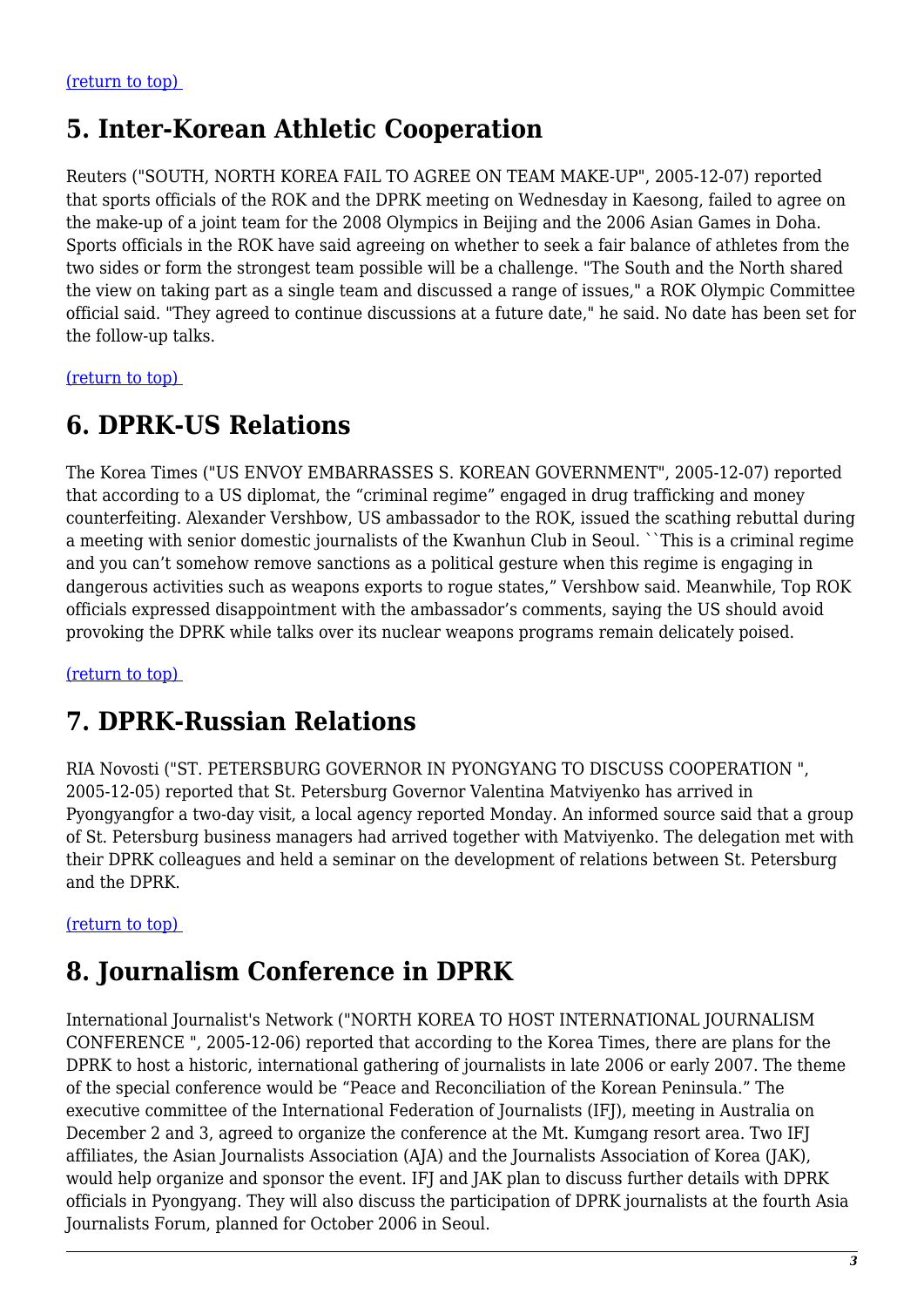# **9. DPRK Human Rights Summit**

The Korea Times ("NK RIGHTS ISSUE NO LONGER TABOO IN SOUTH ", 2005-12-07) reported that the international community's repeated call for the DPRK to improve human rights has intensified the struggle between conservatives and progressives in the ROK to find common ground on which to address the humanitarian situation across the border. The forum, called the "Seoul Summit: Promoting Human Rights in North Korea," will hold its meetings from Thursday to Saturday at the Shilla Hotel in downtown Seoul, with 40 nongovernmental organizations from here and abroad participating. The forum is expected to produce a joint statement on the last day of discussions on Saturday, demanding stronger commitments from Pyongyang to improve the country's humanitarian situation. "By opening discussions on the human rights situation in Korea and sharing ideas with the international community, Seoul could find a way to ensure that its humanitarian assistance to North Korea produces a better human rights situation there, such as the transparent distribution of food aid," said lawyer Lee Seog-yeon, who heads the civic group Lawyers for Citizens and is one of the architects of the Seoul Summit.

#### <span id="page-3-0"></span>[\(return to top\)](#page-0-0)

# **10. Images of DPR Koreans in Video Games**

The New York Times ("SOUTH KOREANS REACT TO VIDEO GAMES' DEPICTIONS OF NORTH KOREANS", 2005-12-07) reported that while American game designers see DPR Koreans as diabolical enemies, RO Korean game censors say they see DPR Koreans as wayward cousins. Unhappy that DPR Koreans are replacing Nazis and cold war Soviets as all-purpose bad guys in electronic battle games, the Korea Media Rating Board, appointed by the president of the ROK, is putting out the word to foreign game makers: check with us before you pay for a translation. So far, South Korea's official game censors have blocked the sale of three games involving fiendish DPR Koreans: Ghost Recon 2, Tom Clancy's Splinter Cell: Chaos Theory (both Ubisoft) and Mercenaries: Playgrounds of Destruction (LucasArts).

<span id="page-3-1"></span>[\(return to top\)](#page-0-0) 

### **11. PRC Unrest**

BBC News ("CHINESE POLICE 'SHOOT PROTESTERS'", 2005-12-07) reported that PRC armed police are reported to have opened fire on protesters in the southern province of Guangdong, shooting dead at least two people. Witnesses told US broadcaster Radio Free Asia the incident happened after hundreds of police tried to disperse up to 1,000 demonstrators near Shanwei. Protesters were angry because they had not been compensated for land taken by the government to build a power plant.

<span id="page-3-2"></span>[\(return to top\)](#page-0-0) 

# **12. Hong Kong Democracy**

Agence France Presse ("BEIJING LIKELY TO HINT AT FULL DEMOCRACY BY 2017: REPORT ", 2005-12-07) reported that Beijing could hint at the possibility of granting full democracy to Hong Kong by 2017, a newspaper report said Wednesday, after tens of thousands of people demanded universal suffrage at a weekend rally. Citing an unnamed source close to Beijing, the Hong Kong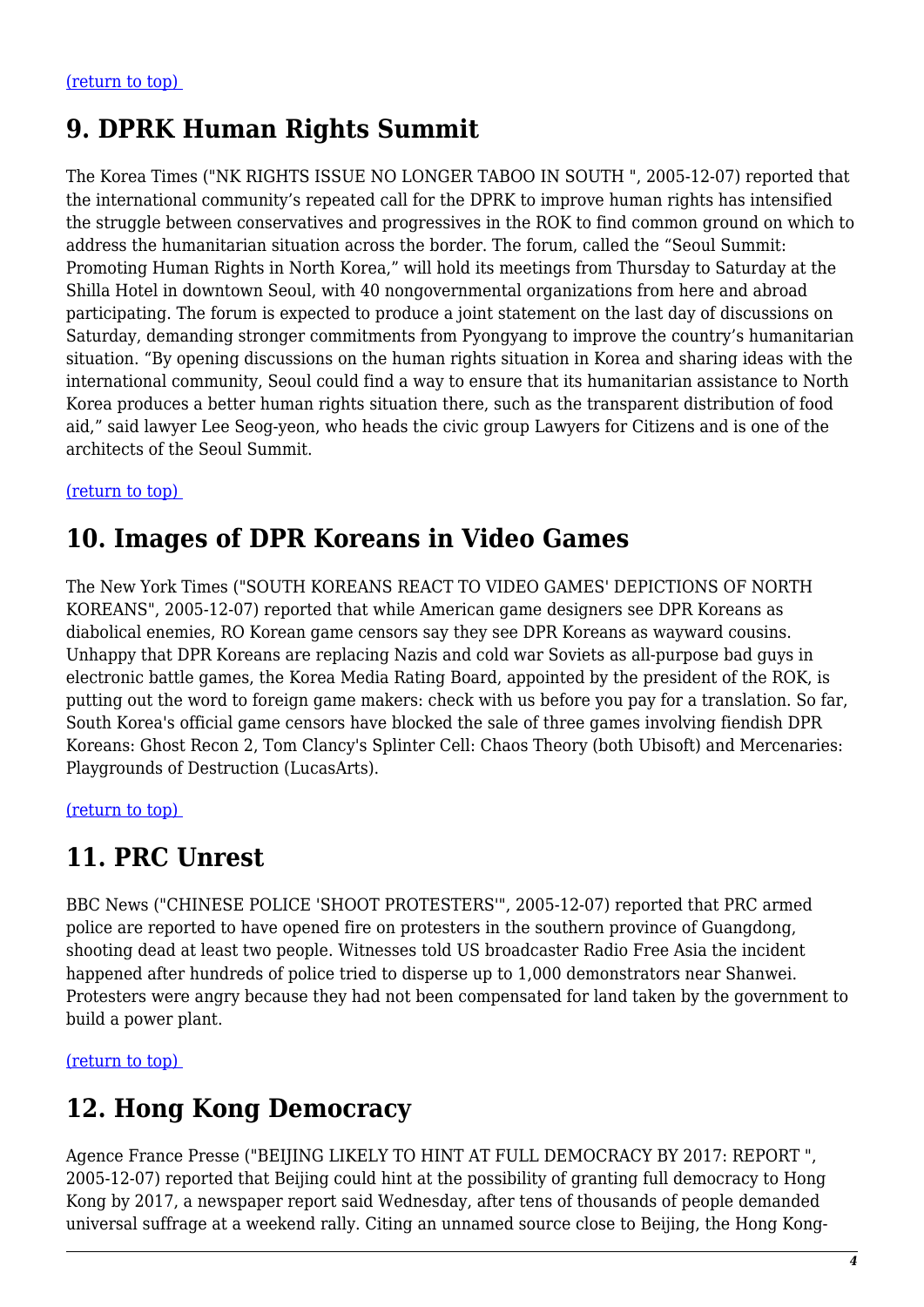based South China Morning Post said the hint would be delivered by a state leader in a statement, but that no exact date would be given.

<span id="page-4-0"></span>[\(return to top\)](#page-0-0) 

# **13. PRC Chemical Spill**

Associated Press ("CHINA PROBES DEATH OF OFFICIAL AFTER SPILL ", 2005-12-07) reported that authorities on Wednesday were investigating the death of a PRC deputy mayor who had told reporters there was no pollution from a chemical plant blast that poisoned a river, while the government tried to mollify anger at the disaster by vowing to severely punish anyone responsible. Vice Mayor Wang Wei of Jilin, where the explosion occurred, was found dead at home Tuesday, the Hong Kong newspaper Ta Kung Pao and Hong Kong Cable TV reported. They said the 43-year-old Wang's cause of death was unknown.

<span id="page-4-1"></span>[\(return to top\)](#page-0-0) 

### **14. PRC Mine Accident**

The Los Angeles Times ("DEATH TOLL REACHES 171 IN MINE DISASTER", 2005-12-07) reported that rescuers recovered the body of the last miner missing after a coal mine explosion in northern PRC, bringing the final death toll to 171, the New China News Agency reported. The Nov. 27 blast at the Dongfeng mine in the northeastern province of Heilongjiang was sparked when airborne coal dust ignited, state media said.

<span id="page-4-2"></span>[\(return to top\)](#page-0-0) 

# **15. PRC Military Cooperation**

Xinhua ("CHINA, DRC TO ENHANCE MILITARY TIES ", 2005-12-07) reported that the PRC is ready to work with the Democratic Republic of Congo (DRC) to further promote cooperation between the armed forces of the two nations, said Defense Minister Cao Gangchuan here Wednesday.

[\(return to top\)](#page-0-0) Xinhua ("CHINA, UZBEKISTAN VOW TO ENHANCE MILITARY COOPERATION", 2005-12-07) reported that PRC Defense Minister Cao Gangchuan held talks with visiting Defense Minister of Uzbekistan Russian Mirzayev here Wednesday. The two sides had an in-depth exchange of views on current international and regional issues, bilateral relations and bilateral military cooperation. [\(return to top\)](#page-0-0) 

# <span id="page-4-3"></span>**16. Sino-French Energy Cooperation**

The Associated Press ("CHINA SEEKS NUKE COOPERATION WITH FRANCE", 2005-12-07) reported that the PRC's prime minister called for broad nuclear power cooperation with France on Tuesday but urged improvements to French bids to supply a new generation of PRC reactors and services. On the third day of an official visit to France, Wen Jiabao said the PRC is seeking "all-around cooperation" with France in nuclear fuel, power, safety and waste disposal.

<span id="page-4-4"></span>[\(return to top\)](#page-0-0)